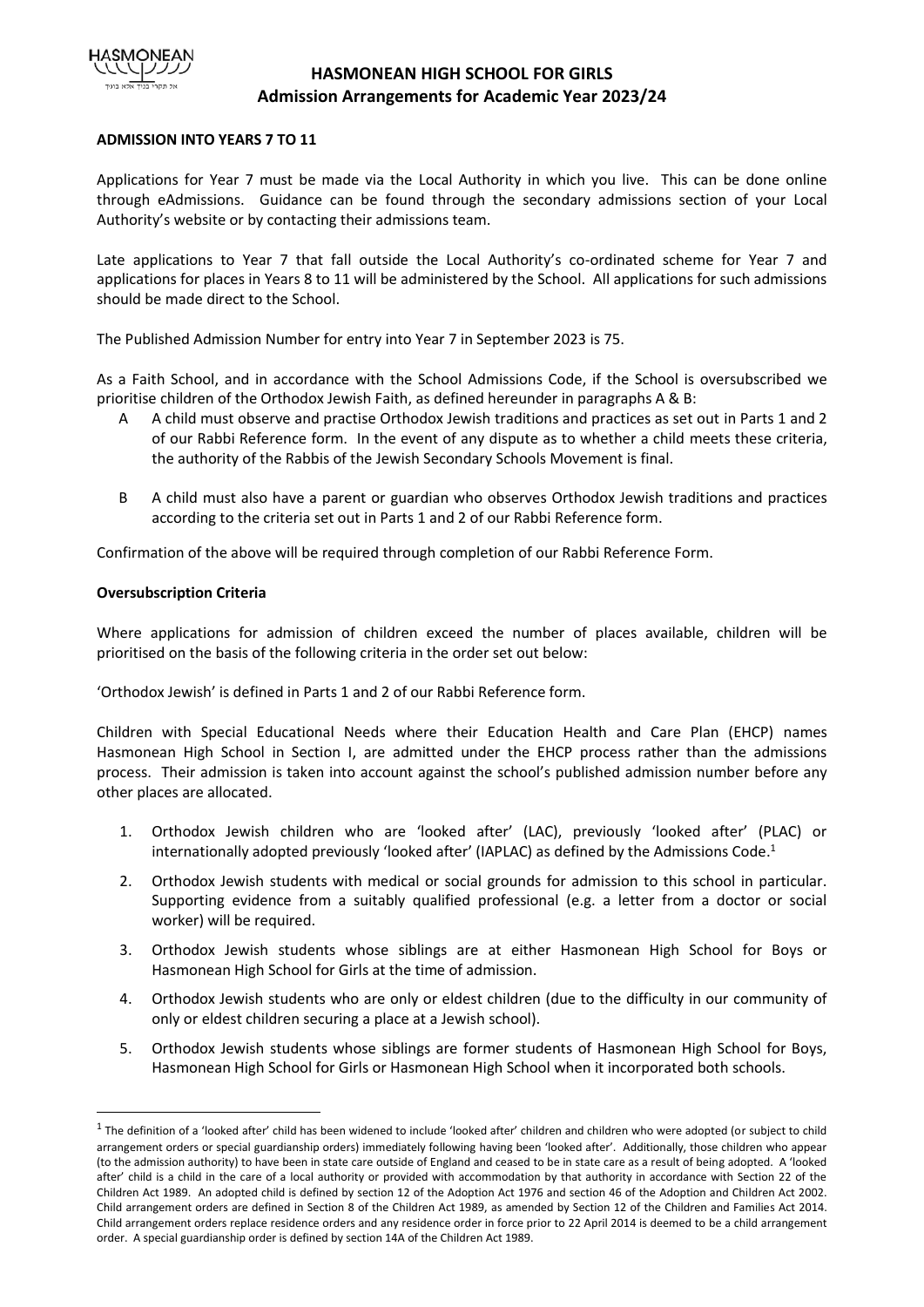- 6. All other Orthodox Jewish students.
- 7. 'Looked after' children (LAC, PLAC and IAPLAC) other than those who are Orthodox Jews (see footnote 1).
- 8. Other children.

## Tiebreaker

In the event that the last available place falls into any of the above categories, priority will be given to those living nearest to the school by straight line measured in accordance with the Local Authority's measuring system (described in its guidance booklet for parents applying for school places) with measuring taking place to the main entrance of the girls' school. If more than one applicant lives at the same distance from the school, random selection will be used to allocate the place under the supervision of an independent person.

## Definition of Siblings

Siblings are defined in accordance with the London Borough of Barnet's definition in its guidance booklet for parents applying for school places*.* It says: "**Sibling** refers to a brother or sister, half brother or sister, step brother or sister, adopted brother or sister and foster brother or sister living in the same family unit at the same address." *A 'sibling' is a sibling who attends either Hasmonean High School for Girls or Hasmonean High School for Boys.* 

*Former siblings are siblings who were previously on the school roll of either Hasmonean High School for Girls or Hasmonean High School for Boys, or the former Hasmonean High School which incorporated both.*

### Waiting List

Barnet will maintain a waiting list for the new Year 7. Children will be placed on the list in accordance with the above criteria. Children will move down the list if children who are ranked higher according to our admission criteria are added. This waiting list will remain open until 31<sup>st</sup> December 2023.

The Local Authority may require individual schools to admit a child exceptionally under the Local Authority's fair access protocol, either outside the normal admissions arrangements or in excess of the published admissions limit, in order to protect the interests of vulnerable children and those with challenging behaviour.

### Admissions Outside of Normal Age Group

A parent may seek a place for a child outside of their normal age group. A child who has been educated outside of their normal age group during primary school will be considered for admission for secondary transfer so that they can remain with their cohort. A parent wishing to apply for his/her child to join other year groups outside of their normal age group should make this clear at the time of application. The application will be taken into consideration and processed in the same way as other applications.

### **SIXTH FORM ADMISSIONS**

# **Admission Criteria for Year 12**

There is no automatic entry to the Sixth Form, either to students from the school or to others.

There are a limited number of places available in the Sixth Form and places will be offered first to candidates currently studying in the school who wish to follow appropriate and available courses. In addition, no fewer than 2 places in Year 12 will be offered to candidates not already studying in the school and who meet the academic admission requirements set out below.

### Academic Admission Requirements

Both internal and external applicants must meet the general entry requirements.

There will be 4 pathways available for students:

Pathway one is the Level 2 pathway. Within this pathway, students will study Events Operations and Financial Education. Students will also retake GCSEs in English/Maths or study for the Functional Skills Qualification.